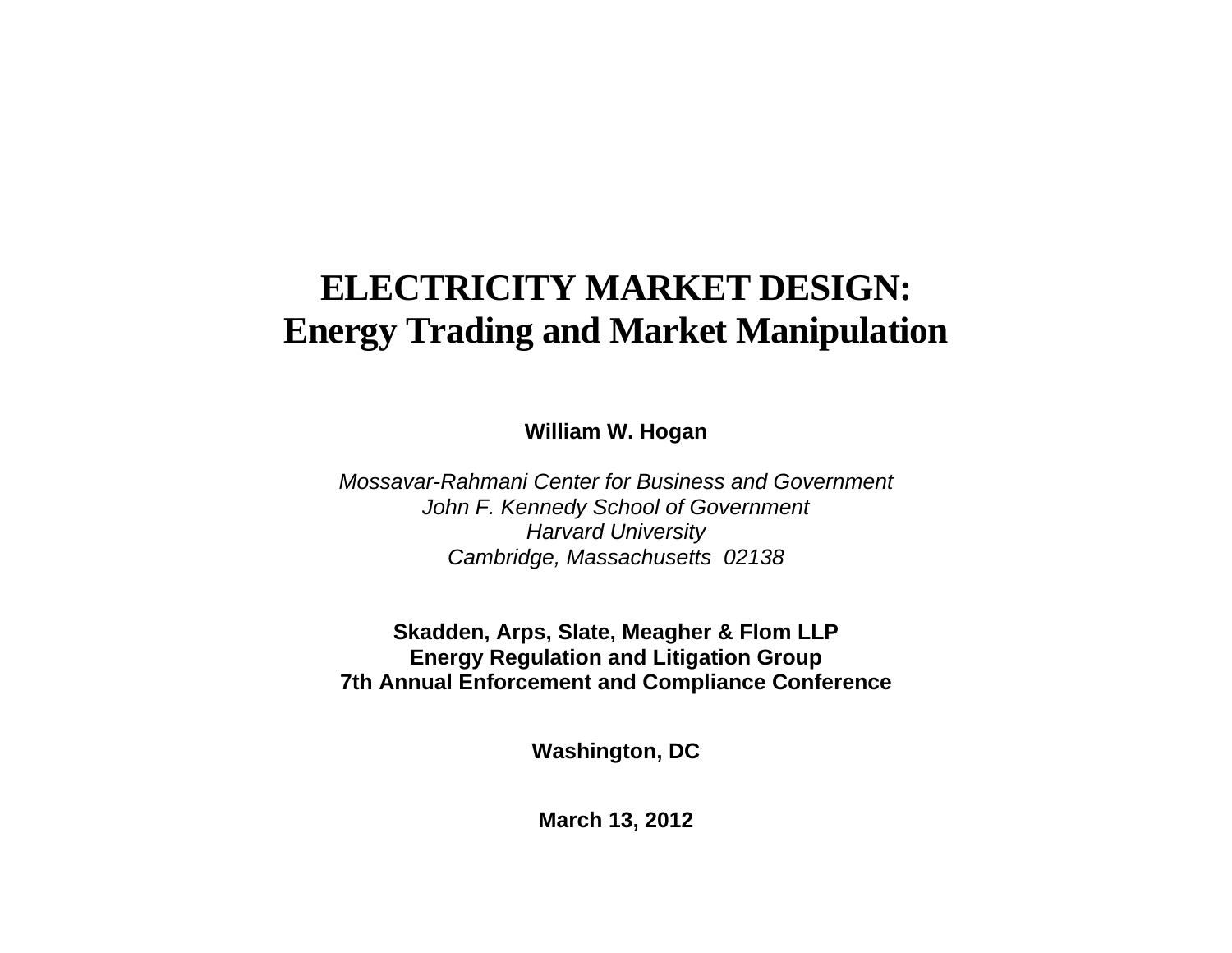**The case of electricity restructuring presents examples of fundamental problems that challenge regulation of markets.** 

- **Marriage of Engineering and Economics.** 
	- o **Loop Flow.**
	- o **Reliability Requirements.**
	- o **Incentives and Equilibrium.**
	- o **Physical and Financial Transactions.**
- **Devilish Details.** 
	- o **Market Power Mitigation.**
	- o **Coordination for Competition.**
	- o **Transmission Expansion.**
- **Jurisdictional Disputes.** 
	- o **US State vs. Federal Regulators.**
	- o **European Subsidiarity Principle.**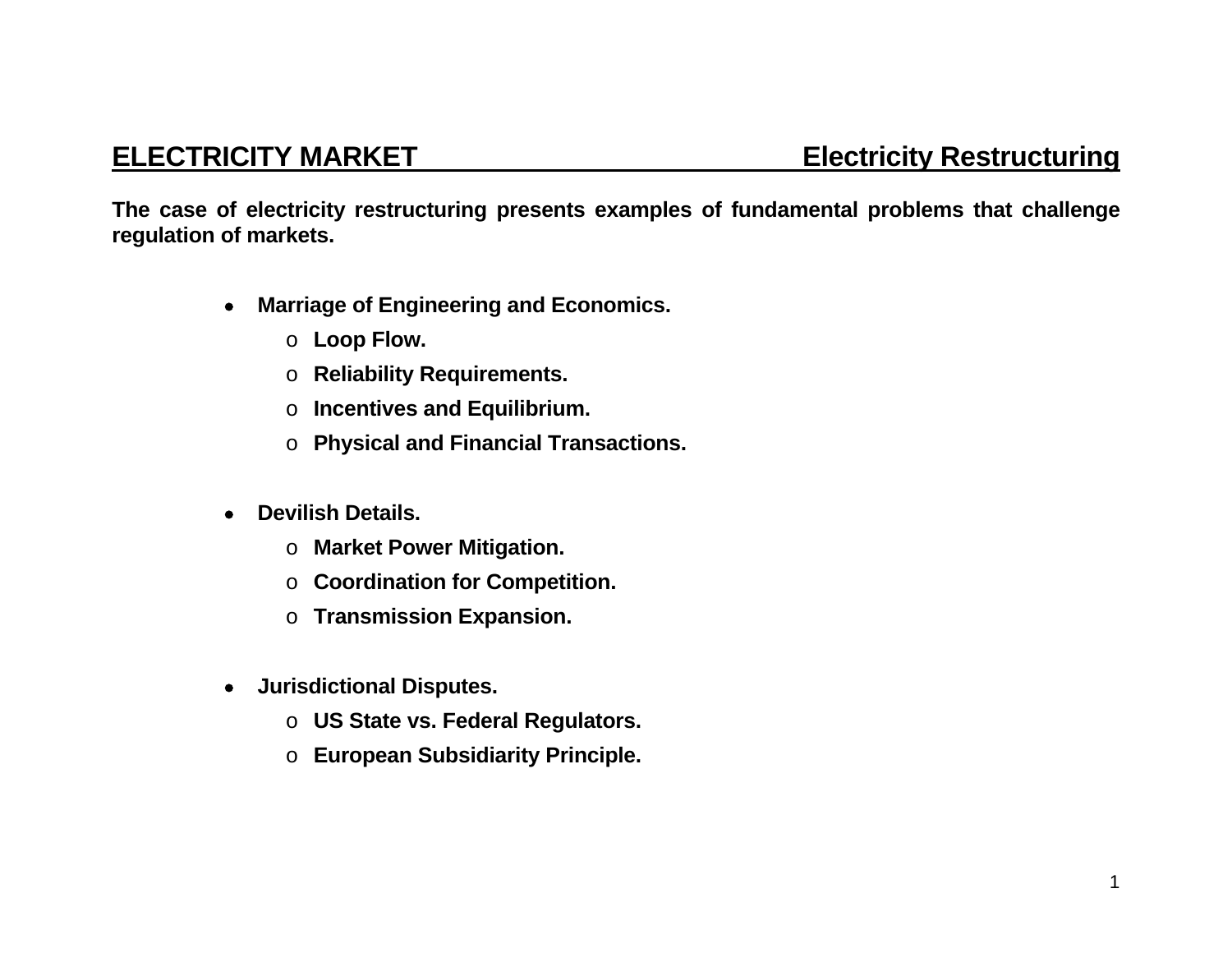## **ELECTRICITY MARKET Path Dependence**

**The path to successful market design can be circuitous and costly. The FERC "reforms" in Order 890 illustrate "path dependence," where the path chosen constrains the choices ahead. Early attempts with contract path, flowgate and zonal models led to design failures in PJM (`97), New England (`98), California (`99), and Texas (`03). Zonal aggregation creates conflicts with system operations. Successful market design integrates the market with system operations.** 

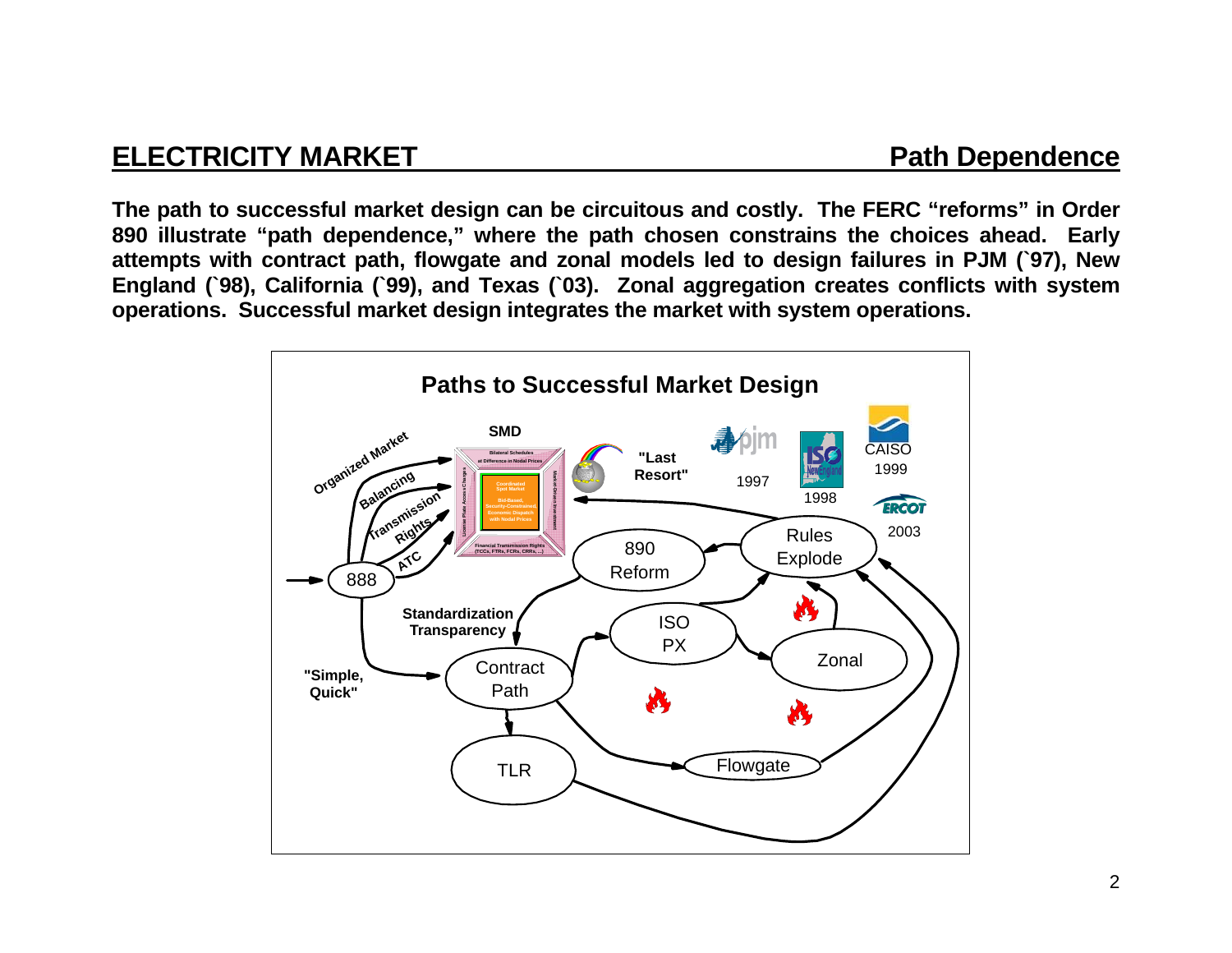**The example of successful central coordination, CRT, Regional Transmission Organization (RTO) Millennium Order (Order 2000) Standard Market Design (SMD) Notice of Proposed Rulemaking (NOPR), "Successful Market Design" provides a workable market framework that is working in places like New York, PJM in the Mid-Atlantic Region, New England, the Midwest, California, SPP, and Texas. This efficient market design is under (constant) attack.**

"Locational marginal pricing (LMP) is the electricity spot pricing model that serves as the benchmark for market design – the textbook ideal that should be the target for policy makers. A trading arrangement based on LMP takes all relevant generation and transmission costs appropriately into account and hence supports optimal investments."(International Energy Agency, Tackling Investment Challenges in Power Generation in IEA Countries: Energy Market Experience, Paris, 2007, p. 16.)



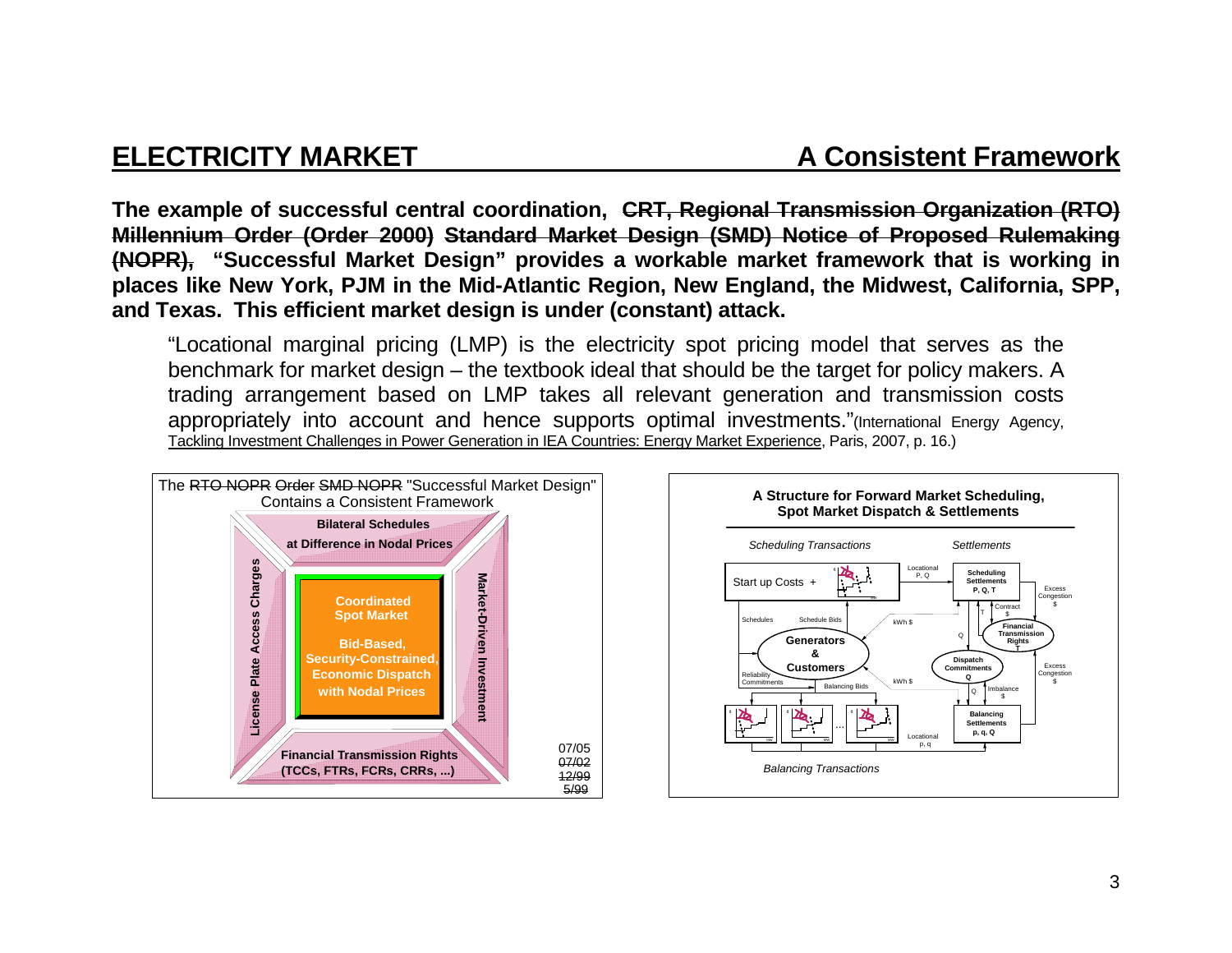## **ELECTRICITY MARKET Energy Market Transformation**

**Market design in RTOs/ISOs is well advanced but still incomplete and under constant stress.**<sup>1</sup>

- $\bullet$ **Regional Markets Not Fully Deployed**
- $\bullet$  **Reforms of Reforms**  Market Power mitigation through offer caps. California MRTU (April 1, 2009) and ERCOT Texas Nodal (December 1, 2010) reforms.
- $\bullet$  **Market Defect: Scarcity Pricing, Extended LMP**  Smarter pricing to support operations, infrastructure investment and resource adequacy.
- $\bullet$ **Market Failure: Transmission Investment**



- Regulatory mandates for lumpy transmission mixed with market-based investments.
- Design principles for cost allocation to support a mixed market (i.e., beneficiary pays).
- $\bullet$ **Market Challenge: Address Requirements for Climate Change Policy**

William W. Hogan, "Electricity Market Structure and Infrastructure," Conference on Acting in Time on Energy Policy, Harvard University, September 18-19, 2008. (available at www.whogan.com ).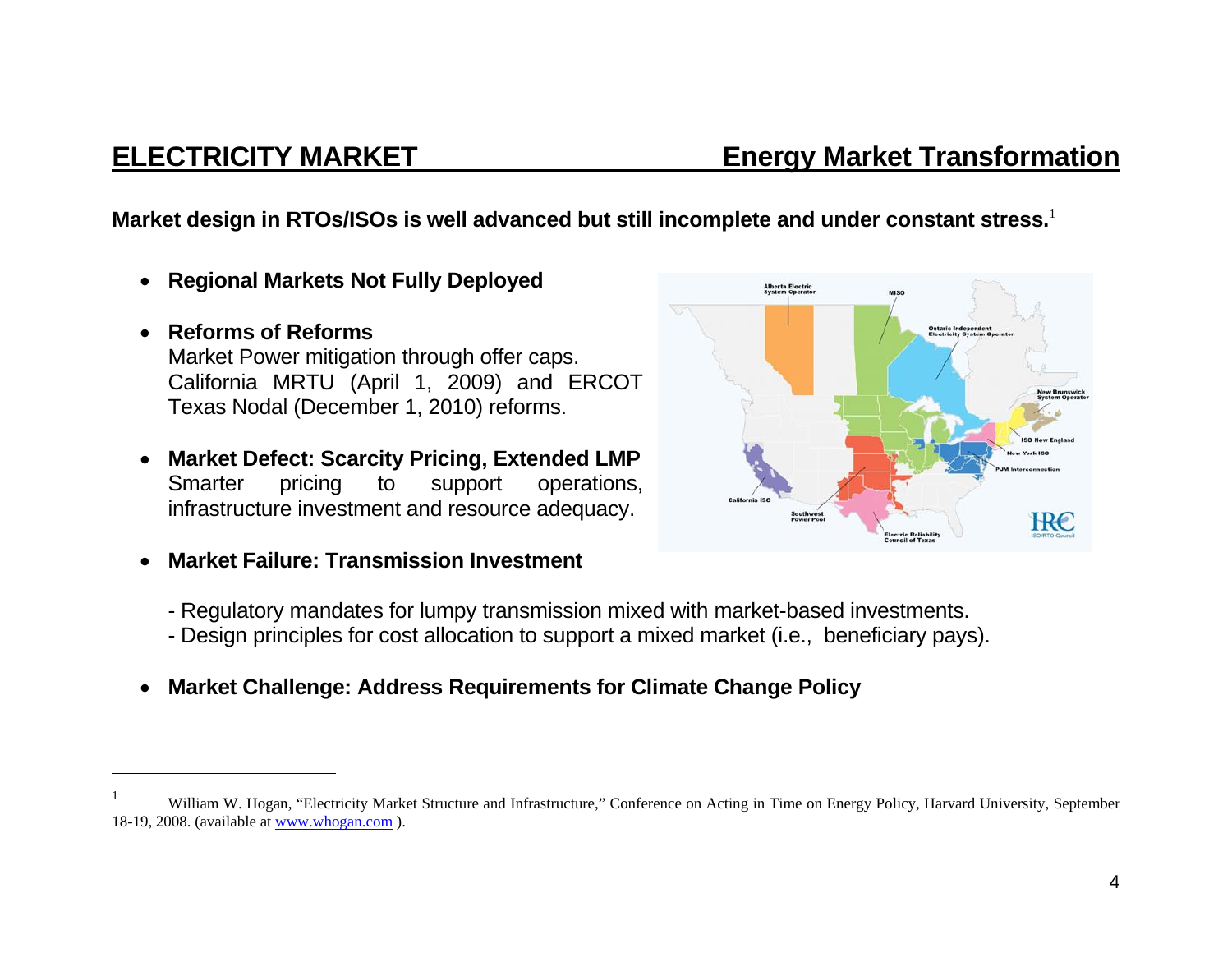### **ELECTRICITY MARKET MARKET Market Manipulation**

**Market manipulation covers a wide range of topics. The focus here is on virtual and physical energy trading in organized markets. Set aside for now related but different problems of manipulation, such as:** 

- **Fraud and misrepresentation.**
- **Price index manipulation.**
- **Collusion among market participants.**
- $\bullet$ **Capacity auctions in organized markets.**
- $\bullet$ **Demand response mandates.**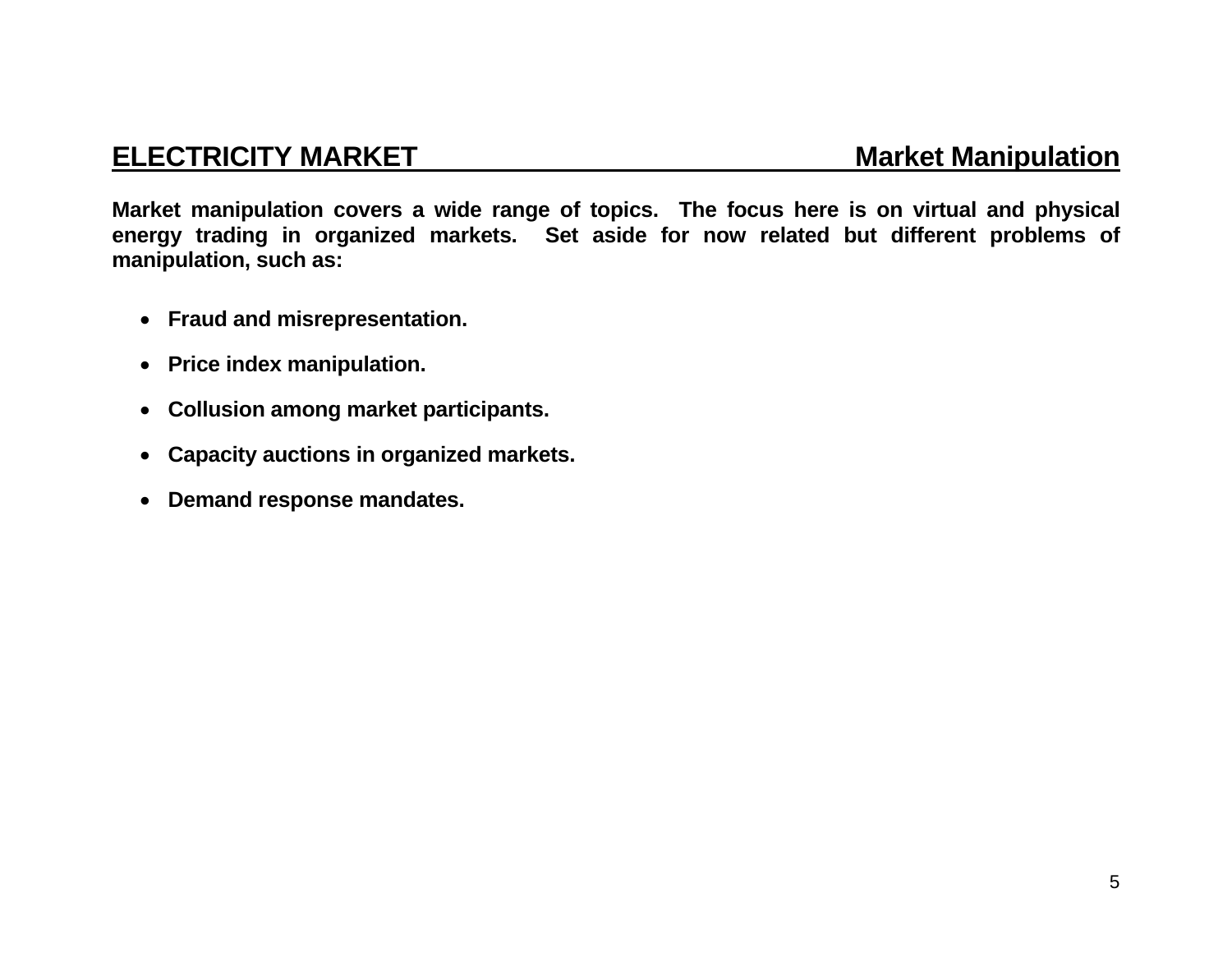## **ELECTRICITY MARKET COMPETERITY MARKET**

**With attention to wholesale electricity markets, under what conditions can energy trading result in price manipulation inconsistent with workably competitive markets?** 

**Two attributes of perfectly competitive electricity markets:** 

- Taking prices as fixed, transactions are profit maximizing.
- Prices clear the market, satisfying the no-arbitrage condition.

There is no perfect definition of "workably competitive." Real transactions in real markets have some impact on prices. Changes in prices have some impact on the profitability of transactions and related financial contracts. Electrical network interactions and constraints have wide ranging effects. A workable definition of "workably competitive" requires judgments about the acceptable degree of approximation of the attributes of competitive markets.

"A market in which each supplier decides how much to supply at market prices that it cannot profitably affect for long is said to be workably competitive."<sup>2</sup>

<sup>&</sup>lt;sup>2</sup> Larry Ruff, Market Power Mitigation: Principles and Practice," Charles River Associates, November 14, 2002, p. 3.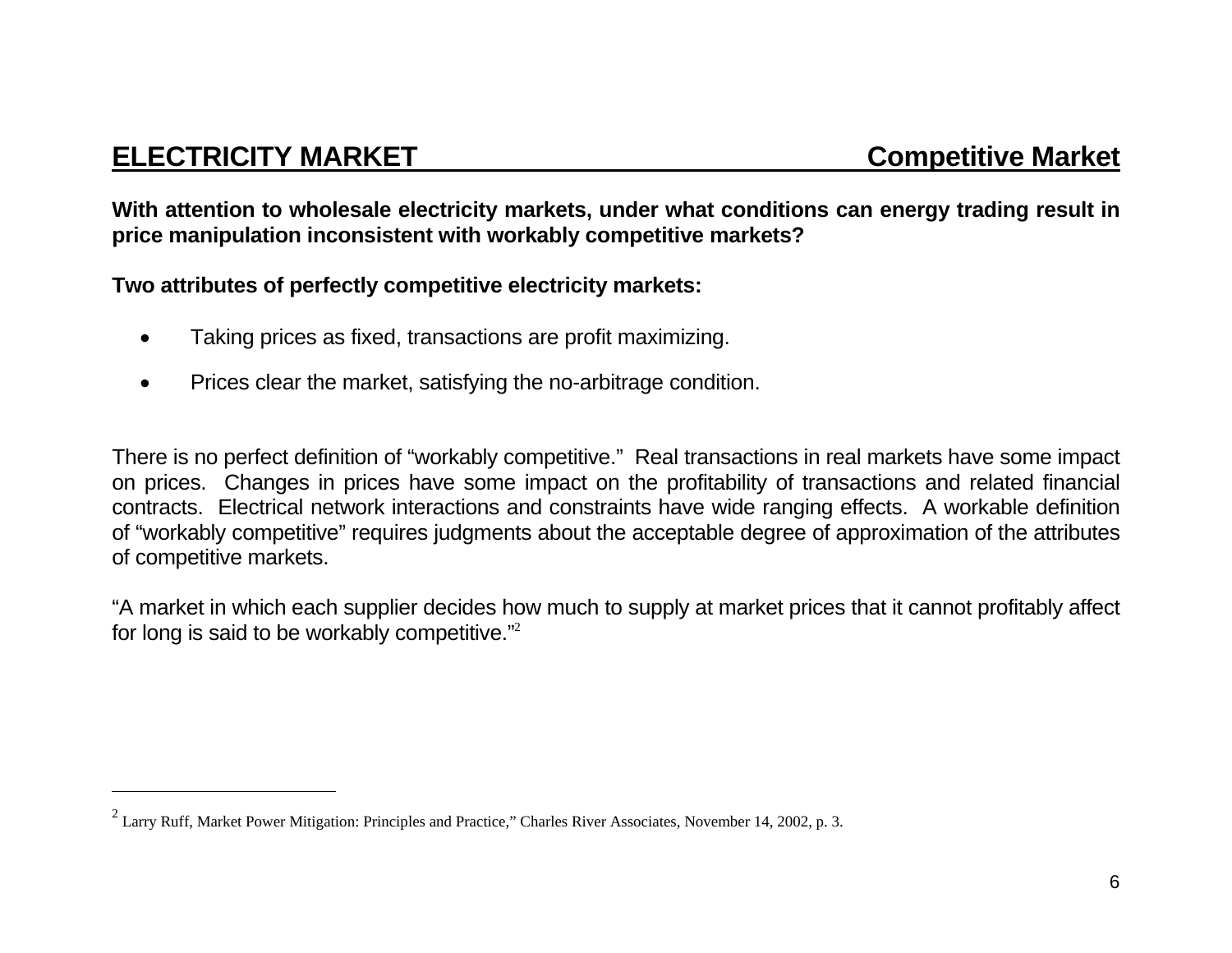…

...

**A prior top ten list of issues and challenges in market power mitigation included:** 

- 3. **"Scarcity pricing is good, withholding is bad.** *High prices may be politically unpopular, but absent withholding of generation there is no exercise of monopoly power. Regulators who support markets must face the periodic need for high prices during shortage conditions, at least in the realtime balancing market that sets the incentives for everything else through anticipation and arbitrage.*
- 4. **Electricity markets make control of real time generation, transmission or load essential in exercising market power.** *Derivative markets and long term contracts can change the incentives to exercise market power, but at least in organized markets withholding in real time is required to exercise market power. Otherwise, simple financial arbitrage would preclude any sustained exercise of market power.*
- 6. **Monopsony is a problem as well as monopoly.** *Compensating expensive generators for running when cheaper alternatives are available produces prices that are too low and should be as much a focus of policy concern as withholding to increase prices. Support of markets requires that system operators run the system to reflect the bid-based costs, not to minimize price.*" <sup>3</sup>

<sup>&</sup>lt;sup>3</sup> William W. Hogan, "Local Market Power Mitigation," Technical Conference on Compensation for Generating Units Subject to Local Market Power Mitigation In Bid-Based Markets, PJM Interconnection, L.L.C., Docket Nos. PL04-2-000, EL03-236-000, Federal Energy Regulatory Commission, Washington, D.C., February 4, 2004.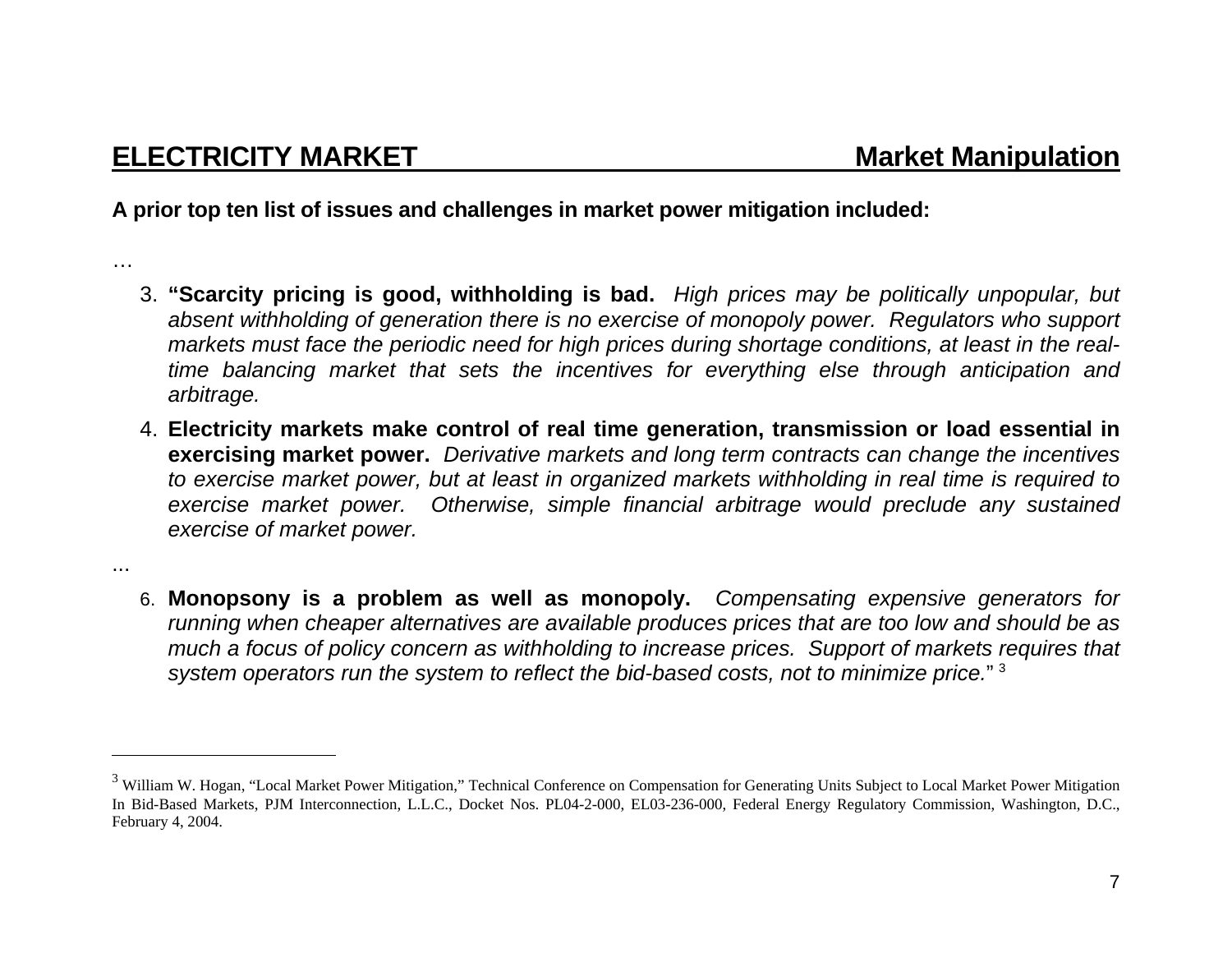## **ELECTRICITY MARKET MARKET Market Manipulation**

### **The Federal Energy Regulatory Commission policies confront decisions increasingly inconsistent with basic market design principles.**

"In the face of these diverging opinions, the Commission observes that, as the courts have recognized, 'issues of rate design are fairly technical and, insofar as they are not technical, involve policy judgments that lie at the core of the regulatory mission.' We also observe that, in making such judgments, the Commission is not limited to textbook economic analysis of the markets subject to our jurisdiction, but also may account for the practical realities of how those markets operate. (FERC, "Demand Response Compensation in Organized Wholesale Energy Markets," Order No. 745, ¶ 46, March 15, 2011.)

This rejection of textbook economic analysis is a bad sign: "It won't work in theory, but will it work in practice?" The problem appears in policies to deal with or exploit market power.

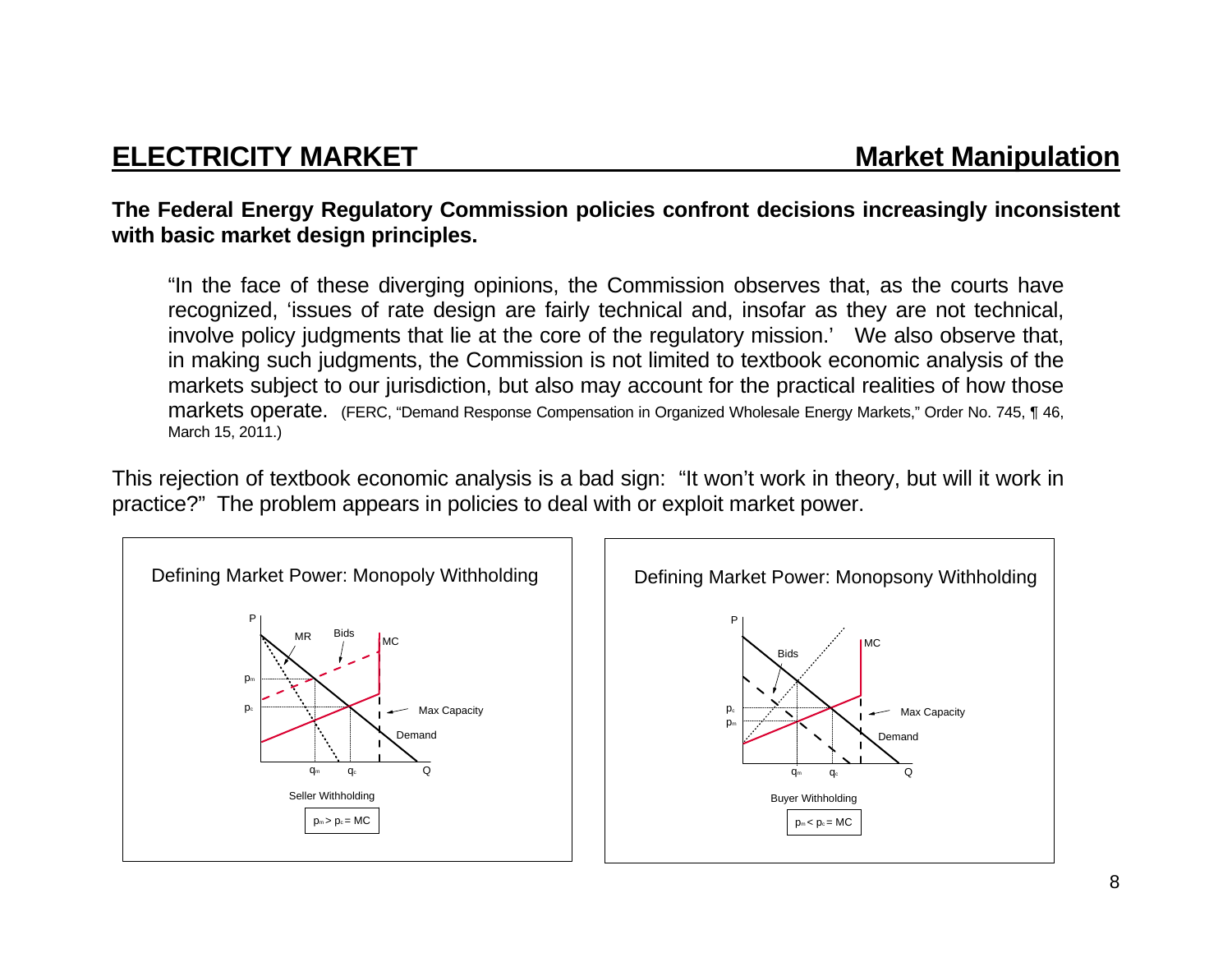**Offer caps and seller market power. Generators have an obligation to offer production at no more than a predetermined offer cap. Actual production compensated at the market-clearing price.** 

- Distinguishes between monopoly rents and scarcity rents.
- Generator has an obligation to offer at least the designated amount. Offers for additional quantities are unregulated.
- Provides the right incentives for supply and demand, for entry and operations.
- If high prices caused by withholding, the offer cap will lower market clearing price. If high prices caused by scarcity, offer cap could produce high prices.



- The information burden is greater than for price caps but less than for cost-of-service regulation.
- Offer caps are generator specific and compatible with a workably competitive market.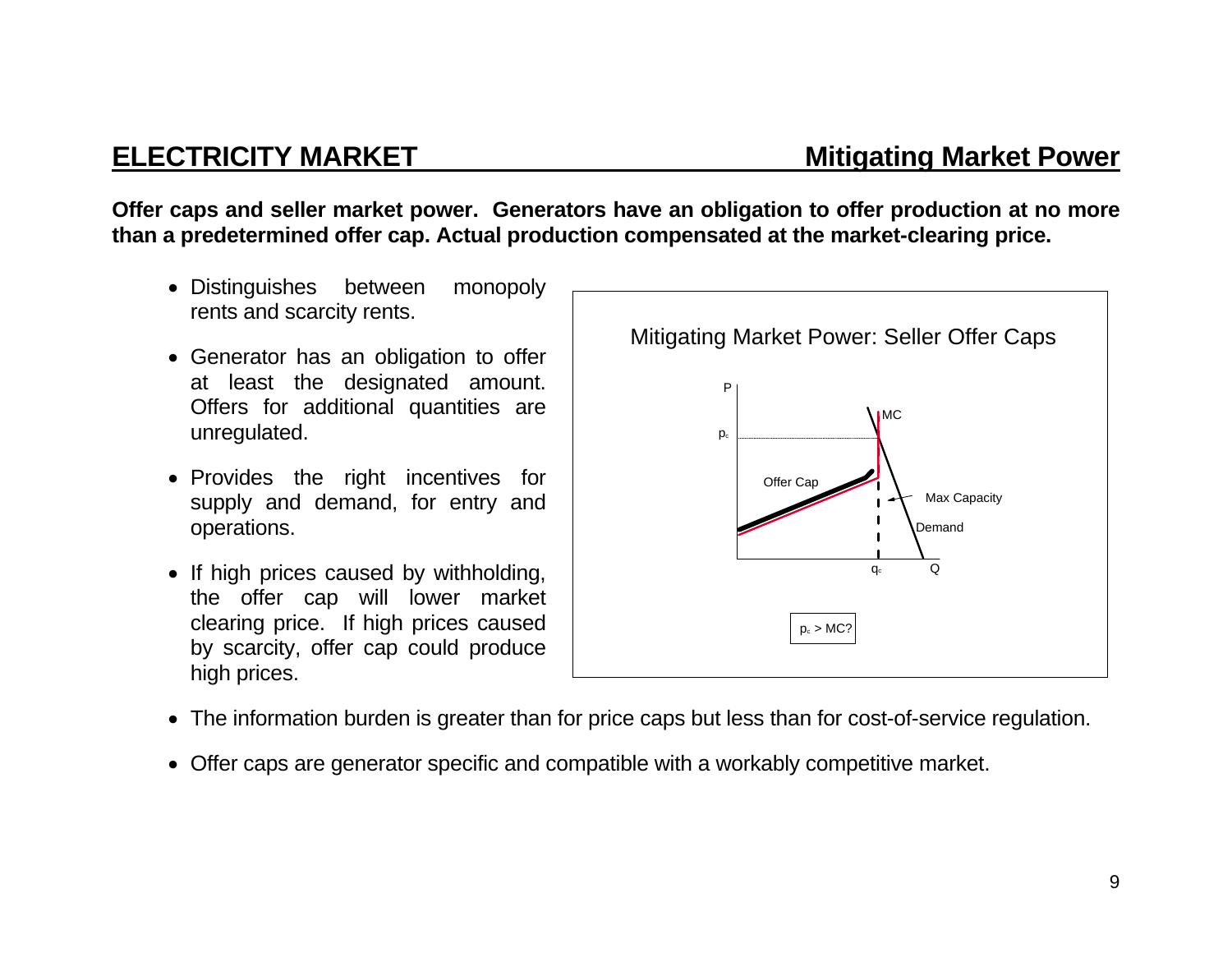## **ELECTRICITY MARKET MARKET** Market Interactions

**Successful wholesale electricity market design depends on strong interactions between physical energy trading, virtual trading and financial contracts.** 

- $\bullet$  **Financial contracts interact with energy trading.** 
	- <sup>o</sup> Financial transmission rights substitute for unavailable physical rights.
	- <sup>o</sup> Contracts for differences integrate with organized spot markets.

### $\bullet$ **Forward markets interact with real-time trading.**

- <sup>o</sup> Financial transmission rights settle day-ahead.
- <sup>o</sup> Schedules and virtual transactions integrate day-ahead and real-time markets.

### $\bullet$ **Market hedges are imperfect.**

- o Imbalances for financial transmission contracts.
- <sup>o</sup> Portfolios for forward contracts integrated with virtual trading.
- $\bullet$  **Barriers to entry differ in physical and financial markets.** 
	- <sup>o</sup> Real-time physical markets have high short-run but lower long-run barriers.
	- <sup>o</sup> Day-ahead financial markets with virtual trading have low barriers to entry.
- 0 **Prices clear the market under economic dispatch with bids and offers.**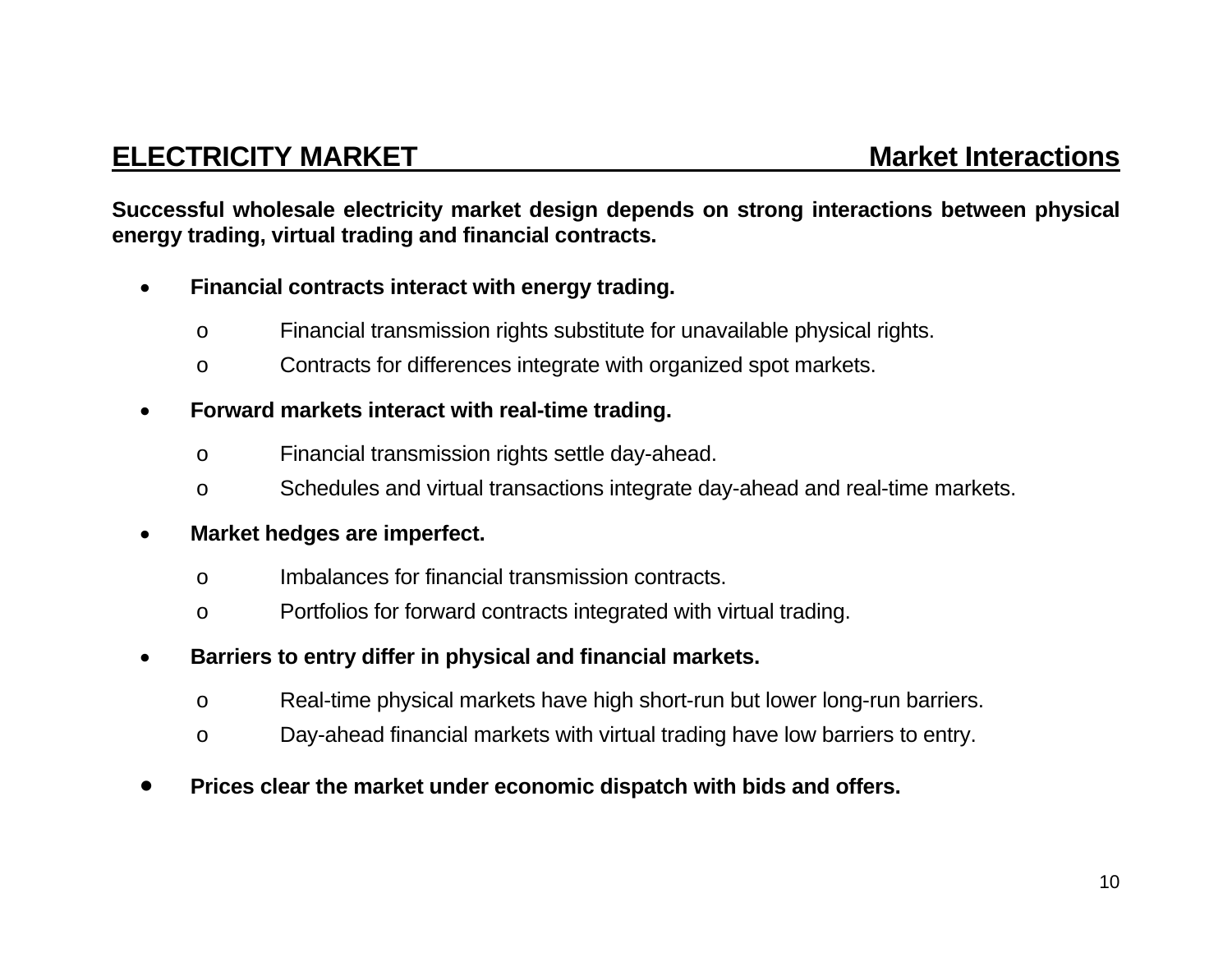## **ELECTRICITY MARKET MARKET MARKET MARKET MARKET MARKET MARKET MARKET MARKET MARKET MARKET MARKET MARKET MARKET**

**Electricity markets are unlike other commodity markets. Real-time physical and forward financial markets interact. But the lack of storability and the market-clearing process imply that market power cannot be sustained in forward financial markets without manipulating real-time markets.** 

"Because of non-storability, manipulators of power markets must be producers of power, so speculative corners are not possible. Moreover, a manipulator must have market power in generation."<sup>4</sup>

| <b>Market Activities and Price Impacts</b>       |                                                                                                                            |                                                                                                                                                                  |
|--------------------------------------------------|----------------------------------------------------------------------------------------------------------------------------|------------------------------------------------------------------------------------------------------------------------------------------------------------------|
|                                                  | <b>Real-Time Prices</b>                                                                                                    | <b>Forward Prices</b>                                                                                                                                            |
| <b>Real-Time Physical</b><br><b>Transactions</b> | <b>Issue:</b><br><b>Energy Withholding.</b>                                                                                | Monopoly and Monopsony, Forward contracts leverage incentives, but<br>mitigation and easy entry in<br>real-time                                                  |
|                                                  | Mitigation with Offer Caps,<br>Policy:<br><b>Must-Run Requirements.</b>                                                    | markets<br>workably<br>forward<br>leave<br>competitive conditions.                                                                                               |
|                                                  | <b>Workably competitive.</b>                                                                                               | Day-ahead price should approximate<br>expected real-time price, with transaction<br>costs and small possible risk premium.                                       |
| <b>Forward</b><br><b>Transactions</b>            | <b>Financial</b> Issue: Unit Commitment?<br><b>Policy: Reliability Unit Commitment.</b><br>Negligible competitive effects? | Forward transactions do not create physical<br>withholding;<br>real-time<br>cannot<br>energy<br>sustain manipulation of forward prices.<br>Workably competitive. |

 $4$  Craig Pirrong, "Manipulation of Power Markets," Washington University, March 24, 2000, p. 1.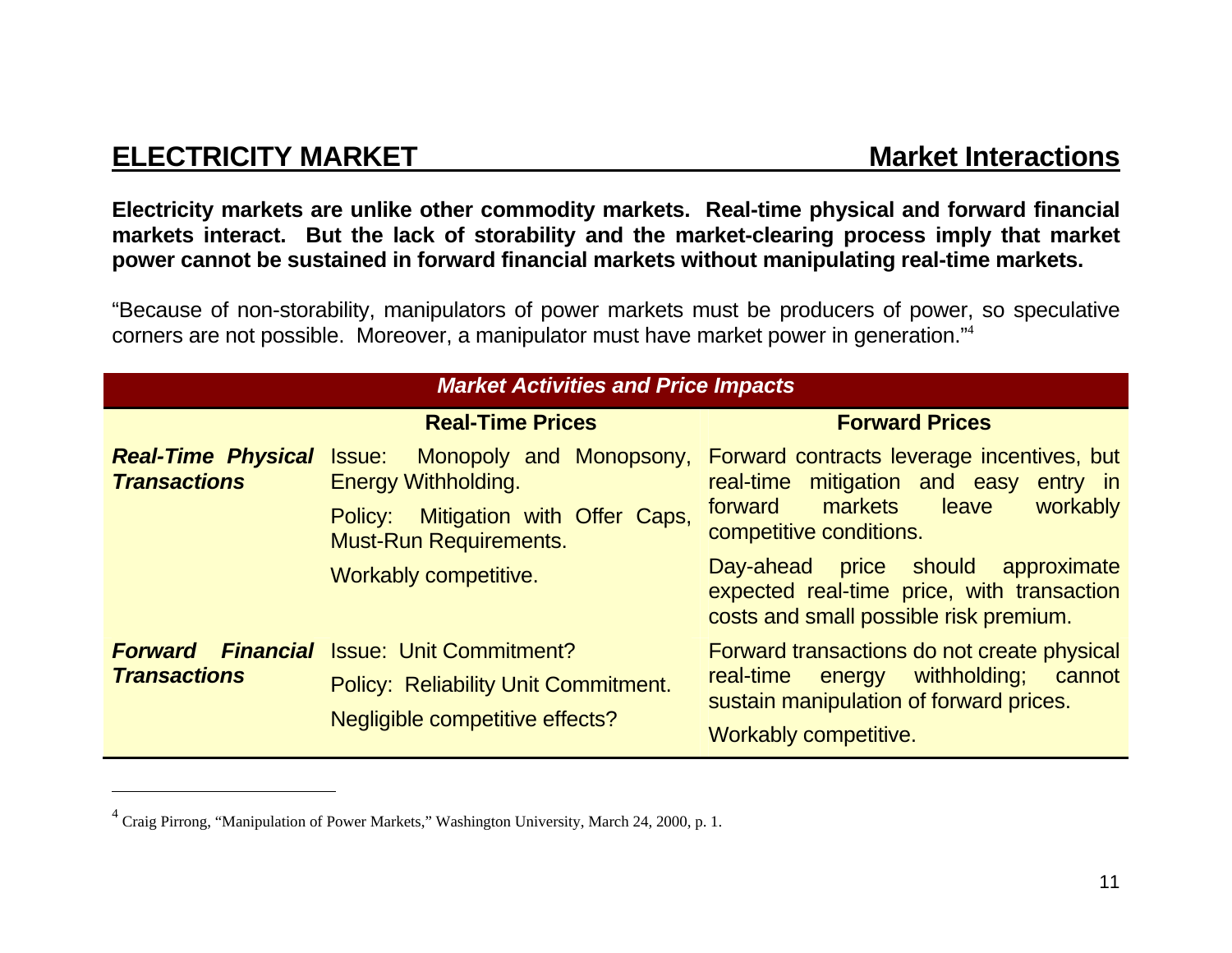## **ELECTRICITY MARKET**

**Market Interactions** 

### **Interactions among physical energy trading, market-clearing prices, and financial contracts are intended and necessary for successful electricity market design.**

The mere fact that a physical transaction can affect prices to some degree, and thereby influence the prices of related financial contracts, cannot be a *per se* definition of price manipulation.

Nearly every physical transaction can have some impact on prices. This is basic supply and demand economics.

If holding a financial contract that benefits from the price impact of a physical transaction were to be deemed all that is required to establish price manipulation, then the entire foundation of successful electricity market design would be destroyed with one stroke.

### **A FERC solution for distinguishing economic transactions from price manipulation is, has been, and should be an application of a stand-alone profitability test.**

"…HQ Energy did not use a combination of market power and trading activity to act against its economic interest in one market in order to benefit its position in another market by artificially moving the market price. There is no evidence that HQ Energy acted against its economic interest in any market. Rather, the facts of this case show that HQ Energy made price-taker bids and used [Transmission Congestion Contracts] to hedge congestion risk in a manner explicitly contemplated by the Commission."<sup>5</sup>

<sup>&</sup>lt;sup>5</sup> *DC Energy, LLC v. H.Q. Energy Servs. (U.S.), Inc.*, 124 FERC ¶ 61,295 at 22 (2008) [footnote in original omitted]. Transmission Congestion Contract is another term for Financial Transmission Right.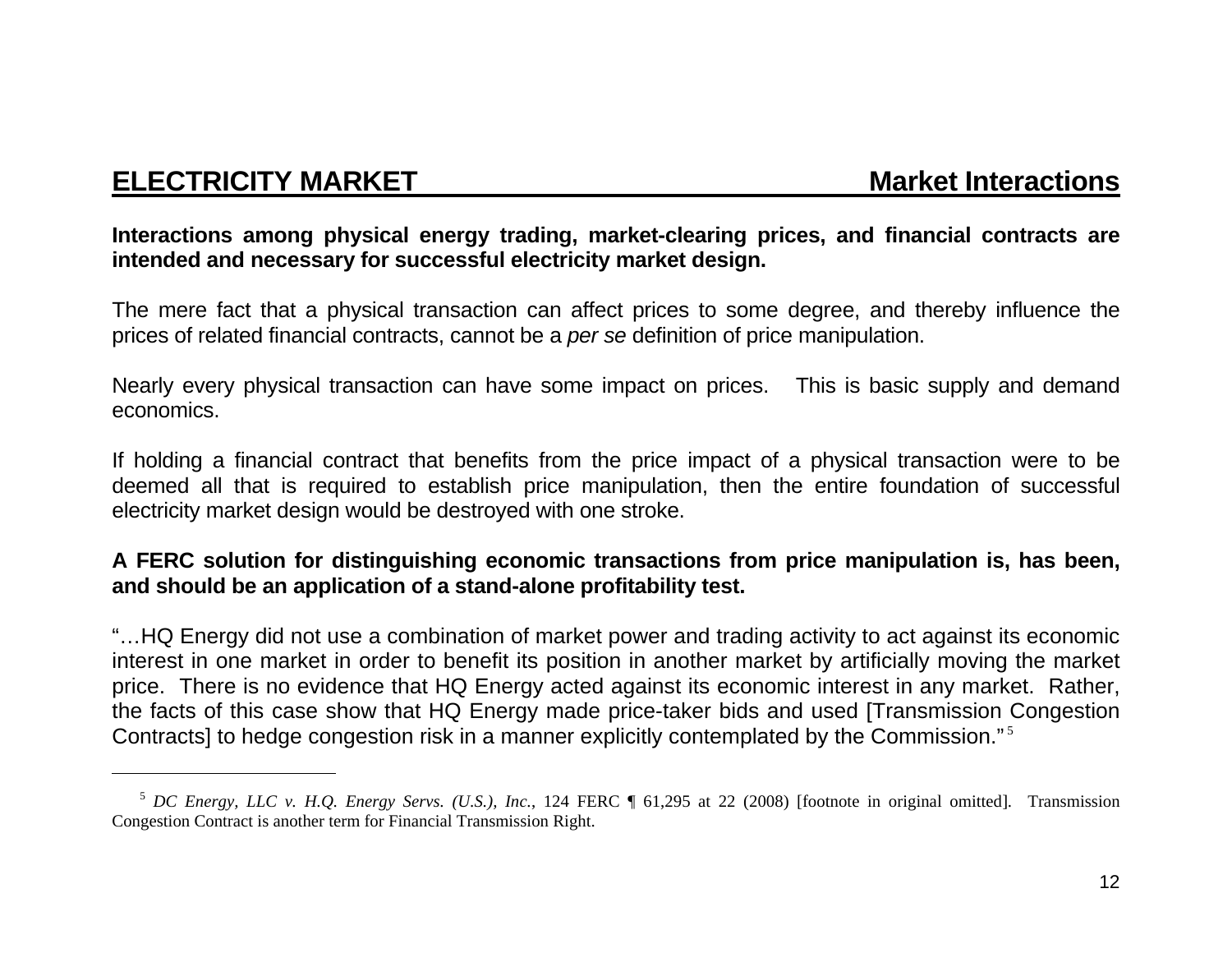### **A stand-alone profitability test does not require perfection, and is compatible with a workably competitive market.**

"…HQ Energy *did not* use a combination of market power and trading activity *to act against its economic interest* in one market in order to benefit its position in another market by *artificially* moving the *market price*. There is no evidence that HQ Energy acted against its economic interest in any market. Rather, the facts of this case show that HQ Energy made *price-taker* bids and used [Transmission Congestion Contracts] to hedge congestion risk in a manner explicitly contemplated by the Commission." [emphasis added]

### $\bullet$ **Conventional application with unique market-clearing price.**

- <sup>o</sup> Taking the market price as given.
- <sup>o</sup> Not "against economic interest." Profitable, or at least not loss making.

### $\bullet$ **Generalized application with degenerate case of multiple market-clearing prices.**

- <sup>o</sup> Taking market prices as given.
- <sup>o</sup> Not "against economic interest" for all prices in the degenerate range. In other words, meets the stand-alone test for some price in the degenerate range. A symmetric rule would apply for evaluating transactions not undertaken (i.e., withholding).

Passing the stand alone test would provide a safe harbor. Failing the stand-alone test would raise a question of possible price-manipulation "to act against its economic interest in one market in order to benefit its position in another market by artificially moving the market price."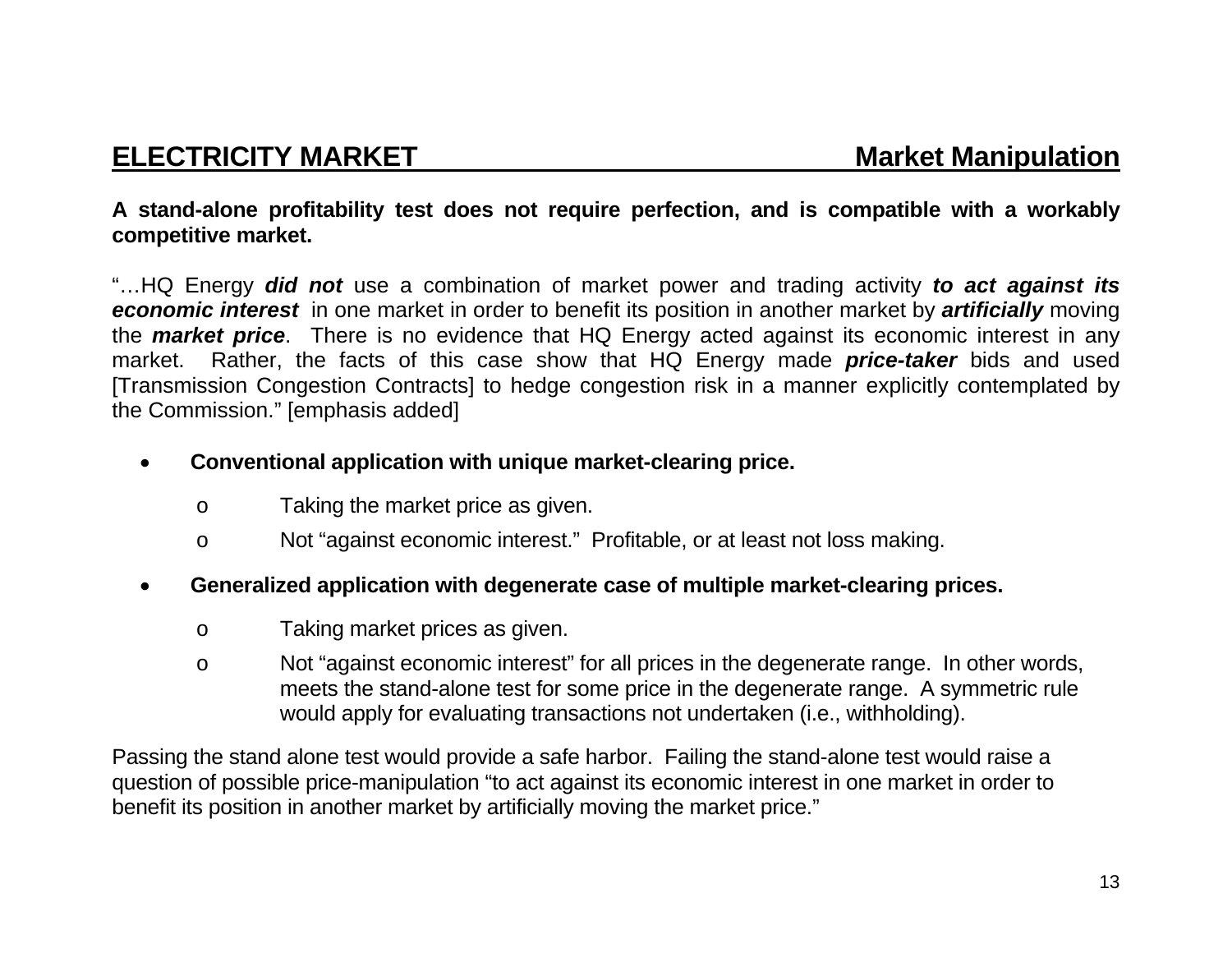### **ELECTRICITY MARKET Market Manipulation Summary**

**Electricity markets are unlike other commodity markets. Real-time physical and forward financial markets interact. But the lack of storability and the market-clearing process imply that market power cannot be sustained in forward financial markets without manipulating real-time markets.** 

**Offer caps address the problem of generator market power mitigation for physical transactions and real-time markets.** 

**Interactions among physical energy trading, market-clearing prices, and financial contracts are intended and necessary for successful electricity market design.** 

**The mere fact that a physical transaction can affect prices to some degree, and thereby influence the prices of related financial contracts, cannot be a** *per se* **definition of price manipulation.** 

**A FERC solution for distinguishing economic transactions from price manipulation is, has been, and should be an application of a stand-alone profitability test.** 

**Passing an appropriate stand-alone profitability test should provide a safe harbor. Otherwise, the entire foundation of successful electricity market design would be destroyed with one stroke.**